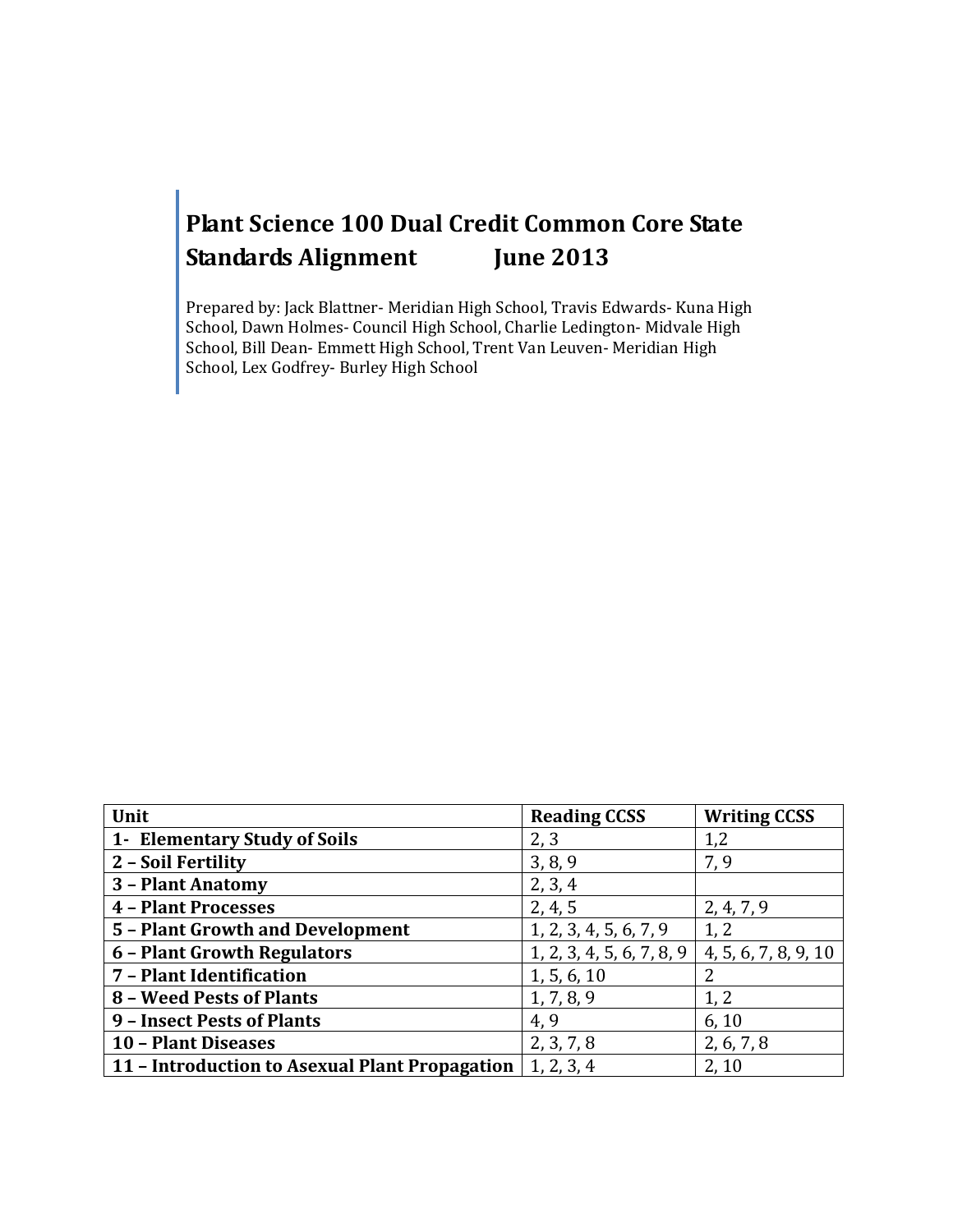| <b>Course Name: PLSC 100</b>                                                                                                                                                                                                                                                        |
|-------------------------------------------------------------------------------------------------------------------------------------------------------------------------------------------------------------------------------------------------------------------------------------|
| <b>Unit Name: 1 - Elementary Study of Soils</b>                                                                                                                                                                                                                                     |
| <b>Unit Objectives:</b>                                                                                                                                                                                                                                                             |
|                                                                                                                                                                                                                                                                                     |
| 1. List the reasons that soils are important                                                                                                                                                                                                                                        |
| 2. Discuss the functions of soil as related to plant growth, development, and maintenance                                                                                                                                                                                           |
| 3. Select factors that affect soil formation                                                                                                                                                                                                                                        |
| 4. List the four physical properties of soil                                                                                                                                                                                                                                        |
| 5. Identify soil particles according to size, and discuss what methods are used to determine<br>soil texture                                                                                                                                                                        |
| 6. Identify five kinds of soil structure                                                                                                                                                                                                                                            |
| 7. Match terms indicating soil color and depth with their correct descriptions                                                                                                                                                                                                      |
| 8. Label an illustration showing the different layers of a soil profile                                                                                                                                                                                                             |
| 9. Discuss how acidity and alkalinity effect the soil and methods of correcting pH problems                                                                                                                                                                                         |
| <b>Preferred Common Core Standards for Instruction</b>                                                                                                                                                                                                                              |
| RST.11-12.2 - Determine the central ideas or conclusions of a text; summarize complex<br>concepts, processes, or information presented in a text by paraphrasing them in simpler<br>but still accurate terms. (ES 1, ES 4)                                                          |
| RST.11-12.3 - Follow precisely a complex multistep procedure when carrying out<br>experiments, taking measurements, or performing technical tasks; analyze the specific<br>results based on explanations in the text. (ES 5, ES 7, ES 9)                                            |
| WHST 11-12.1 - Write arguments focused on <i>discipline-specific content.</i> (ES 6)<br>$a$ . Introduce precise, knowledgeable claim(s), establish the significance of the claim(s),<br>distinguish the claim(s) from alternate or opposing claims, and create an organization that |

logically sequences the claim(s), counterclaims, reasons, and evidence.

*b.* Develop claim(s) and counterclaims fairly and thoroughly, supplying the most relevant data and evidence for each while pointing out the strengths and limitations of both claim(s) and counterclaims in a discipline-appropriate form that anticipates the audience's knowledge level, concerns, values, and possible biases.

*c.* Use words, phrases, and clauses as well as varied syntax to link the major sections of the text, create cohesion, and clarify the relationships between claim(s) and reasons, between reasons and evidence, and between claim(s) and counterclaims.

*d.* Establish and maintain a formal style and objective tone while attending to the norms and conventions of the discipline in which they are writing.

*e.* Provide a concluding statement or section that follows from or supports the argument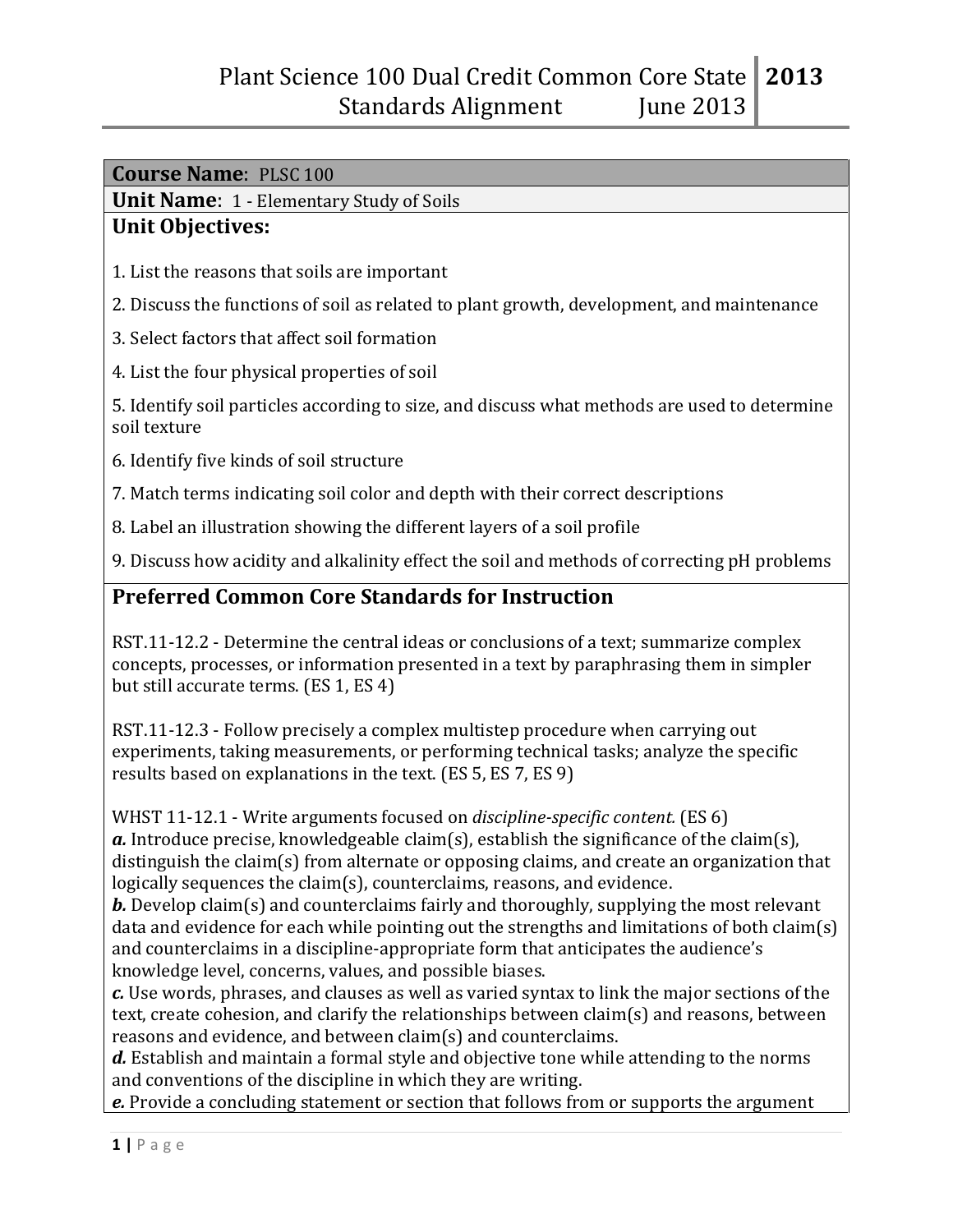#### presented.

WHST.11-12.2 - Write informative/explanatory texts, including the narration of historical events, scientific procedures/ experiments, or technical processes. (ES 2, ES 3, ES 8) *a.* Introduce a topic and organize complex ideas, concepts, and information so that each new element builds on that which precedes it to create a unified whole; include formatting (e.g., headings), graphics (e.g., figures, tables), and multimedia when useful to aiding comprehension.

*b*. Develop the topic thoroughly by selecting the most significant and relevant facts, extended definitions, concrete details, quotations, or other information and examples appropriate to the audience's knowledge of the topic.

*c.* Use varied transitions and sentence structures to link the major sections of the text, create cohesion, and clarify the relationships among complex ideas and concepts.

*d.* Use precise language, domain-specific vocabulary and techniques such as metaphor, simile, and analogy to manage the complexity of the topic; convey a knowledgeable stance in a style that responds to the discipline and context as well as to the expertise of likely readers.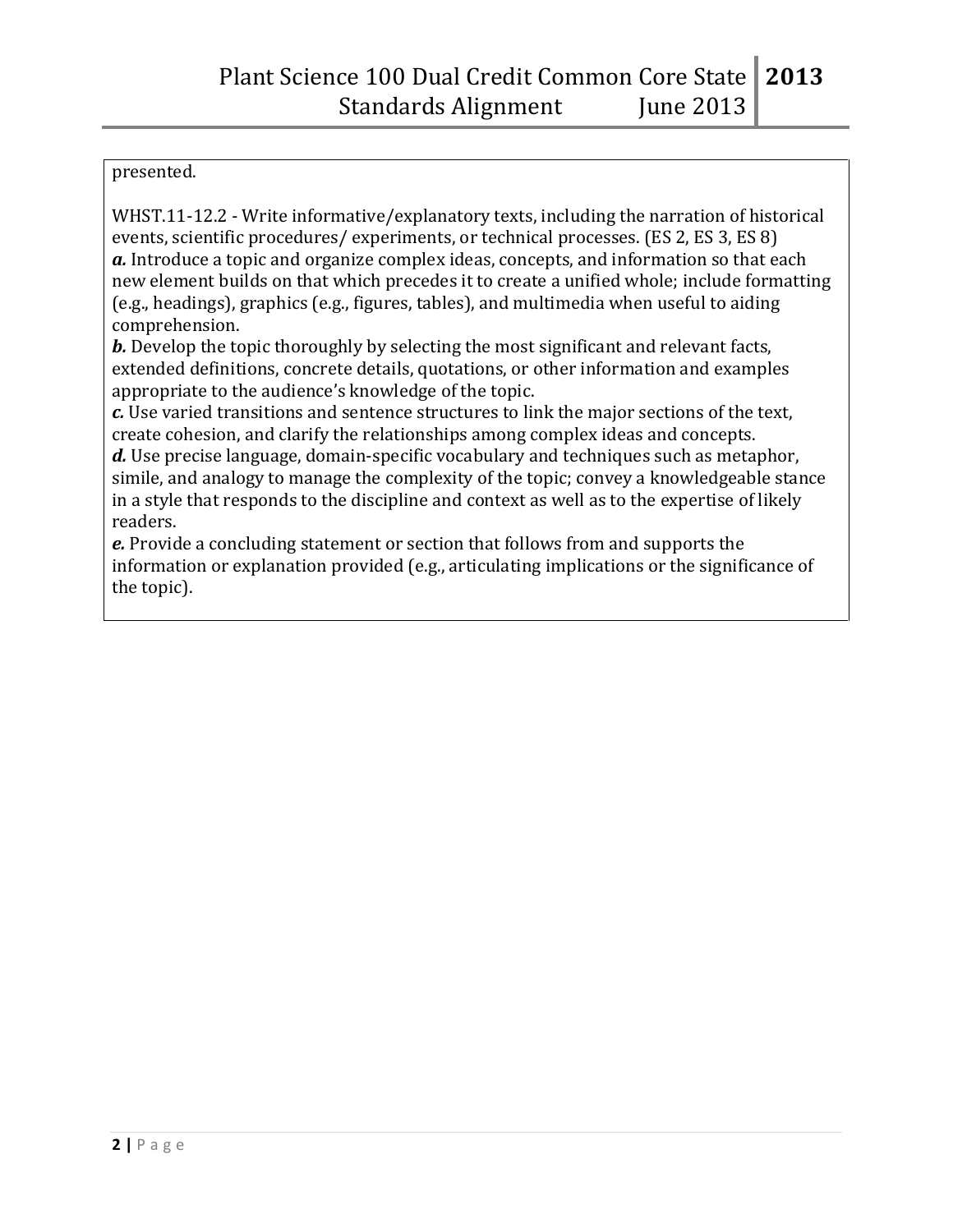### **Course Name**: PLSC 100

**Unit Name**: 2 - Soil Fertility **Unit Objectives:**

6. Calculate problems comparing fertilizer cost by comparing cost per pound of nutrients

### **Preferred Common Core Standards for Instruction**

RST.11-12.3 - Follow precisely a complex multistep procedure when carrying out experiments, taking measurements, or performing technical tasks; analyze the specific results based on explanations in the text. (SF 6)

RST.11-12.8 - Evaluate the hypotheses, data, analysis, and conclusions in a science or technical text, verifying the data when possible and corroborating or challenging conclusions with other sources of information. (SF 6)

RST.11-12.9 - Synthesize information from a range of sources (e.g., texts, experiments, simulations) into a coherent understanding of a process, phenomenon, or concept, resolving conflicting information when possible. (SF 6)

WHST.11-12.7 - Conduct short as well as more sustained research projects to answer a question (including a self generated question) or solve a problem; narrow or broaden the inquiry when appropriate; synthesize multiple sources on the subject, demonstrating understanding of the subject under investigation. (SF 6)

WHST.11-12.9 - Draw evidence from informational texts to support analysis, reflection, and research. (SF 6)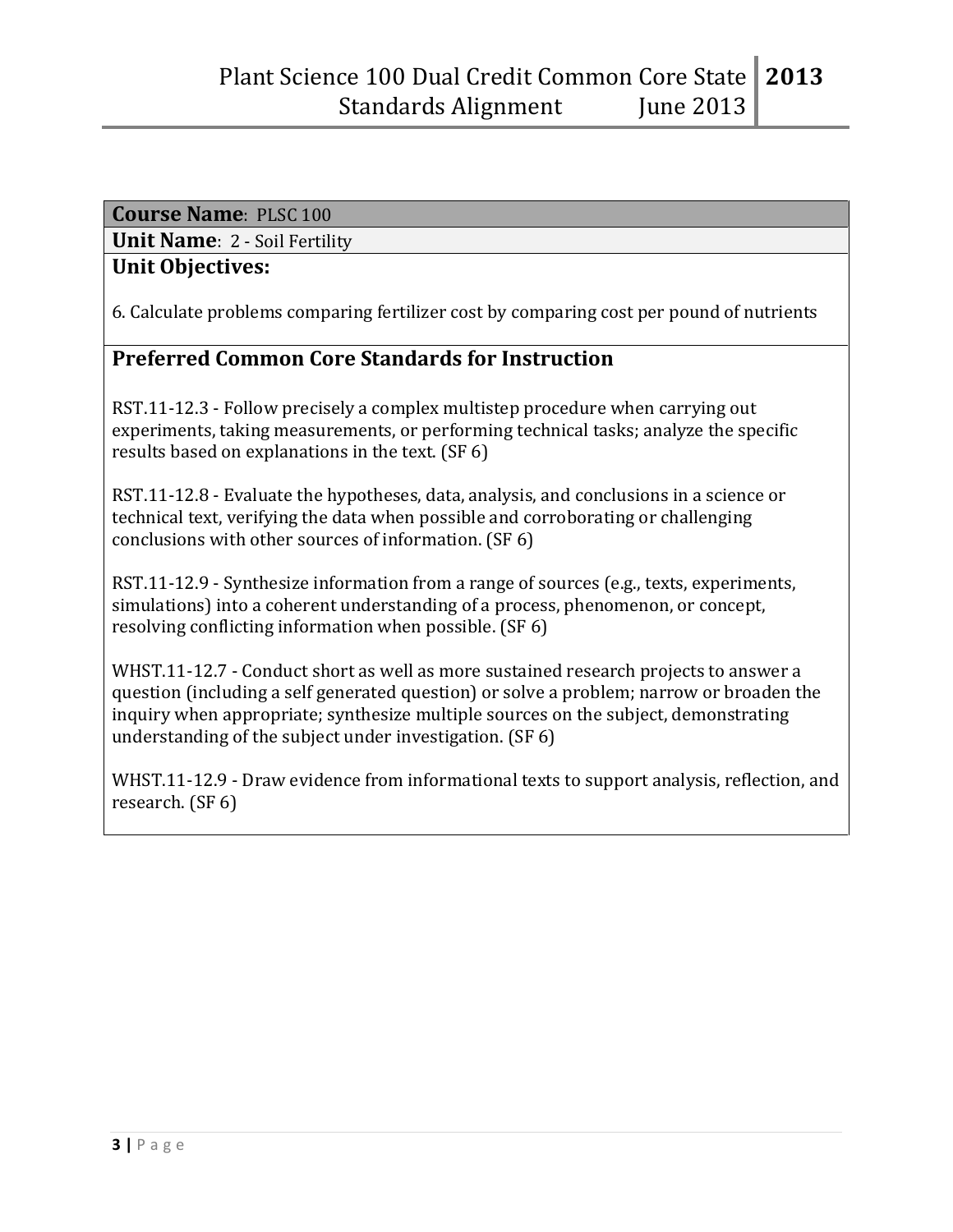### **Course Name**: PLSC 100 **Unit Name**: 3 - Plant Anatomy **Unit Objectives:**

- 1. List the primary parts of a plant and their functions
- 2. List the parts of a cell and describe their functions
- 3. Discuss the types of tissues found in a plant

### **Preferred Common Core Standards for Instruction**

RST.11-12.2 - Determine the central ideas or conclusions of a text; summarize complex concepts, processes, or information presented in a text by paraphrasing them in simpler but still accurate terms. (PA 1,2,3)

RST.11-12.4 - Determine the meaning of symbols, key terms, and other domain-specific words and phrases as they are used in a specific scientific or technical context relevant to *texts and topics*. (PA 1,2,3)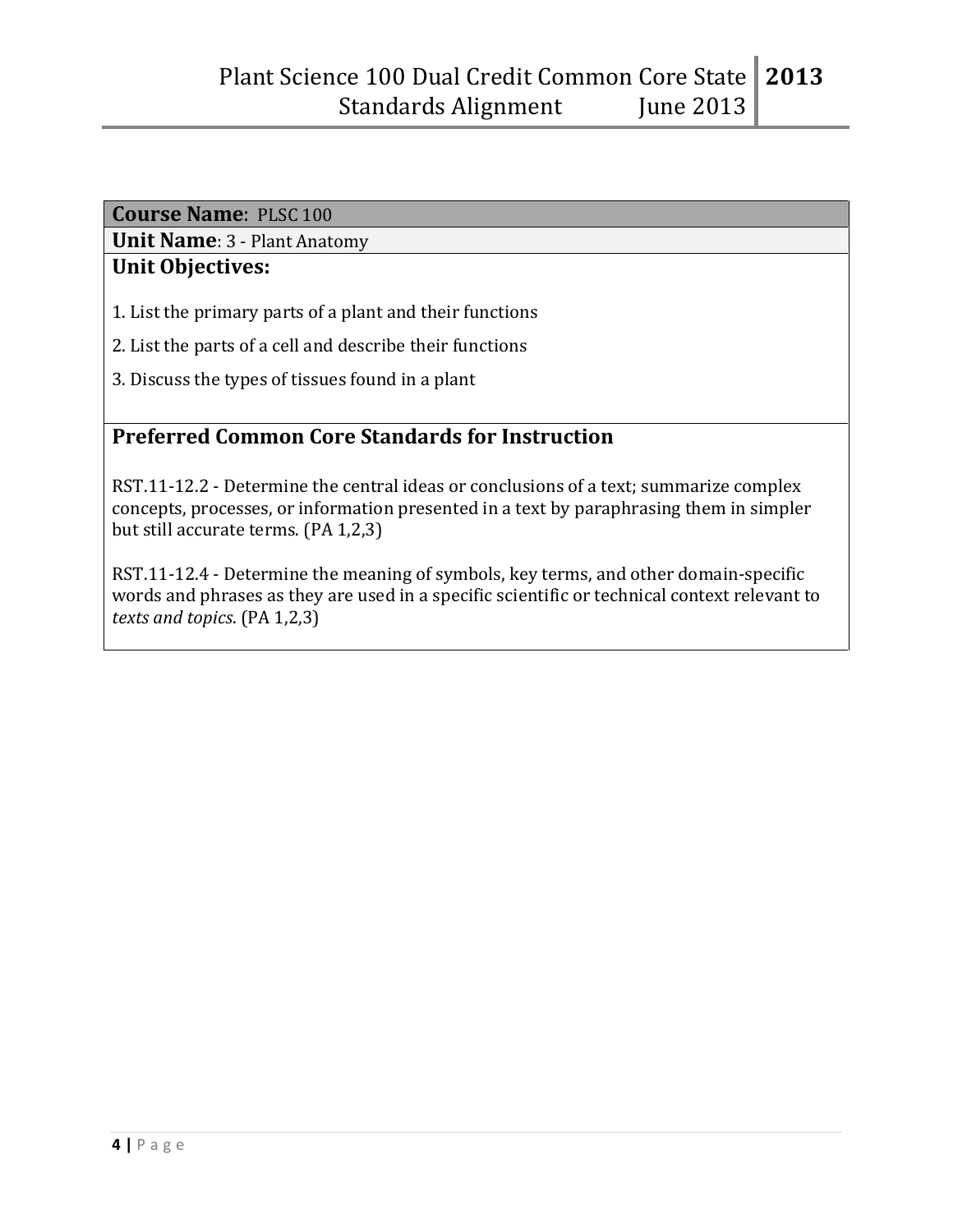### **Course Name**: PLSC 100

### **Unit Name**: 4 - Plant Processes **Unit Objectives:**

- 1. List the important plant processes in food manufacture and growth
- 2. Explain photosynthesis is and its importance
- 3. Explain the chemical process of photosynthesis
- 4. List factors that affect photosynthetic rate
- 5. Explain the chemical process of respiration
- 6. Distinguish between characteristics of photosynthesis and respiration
- 7. Explain transpiration and list factors that affect transpiration rate
- 8. Explain osmosis and the process of absorption by plant roots
- 9. Discuss the process of water conduction

### **Preferred Common Core Standards for Instruction**

RST.11-12.2 - Determine the central ideas or conclusions of a text; summarize complex concepts, processes, or information presented in a text by paraphrasing them in simpler but still accurate terms. (PP 1,4)

RST.11-12.4 - Determine the meaning of symbols, key terms, and other domain-specific words and phrases as they are used in a specific scientific or technical context relevant to *texts and topics*. (PP 1,4)

RST.11-12.5 - Analyze how the text structures information or ideas into categories or hierarchies, demonstrating understanding of the information or ideas. (PP 6)

WHST 11-12.2 - Write informative/explanatory texts, including the narration of historical events, scientific procedures/ experiments, or technical processes. (PP 6) *a.* Introduce a topic and organize complex ideas, concepts, and information so that each new element builds on that which precedes it to create a unified whole; include formatting (e.g., headings), graphics (e.g., figures, tables), and multimedia when useful to aiding comprehension.

*b*. Develop the topic thoroughly by selecting the most significant and relevant facts, extended definitions, concrete details, quotations, or other information and examples appropriate to the audience's knowledge of the topic.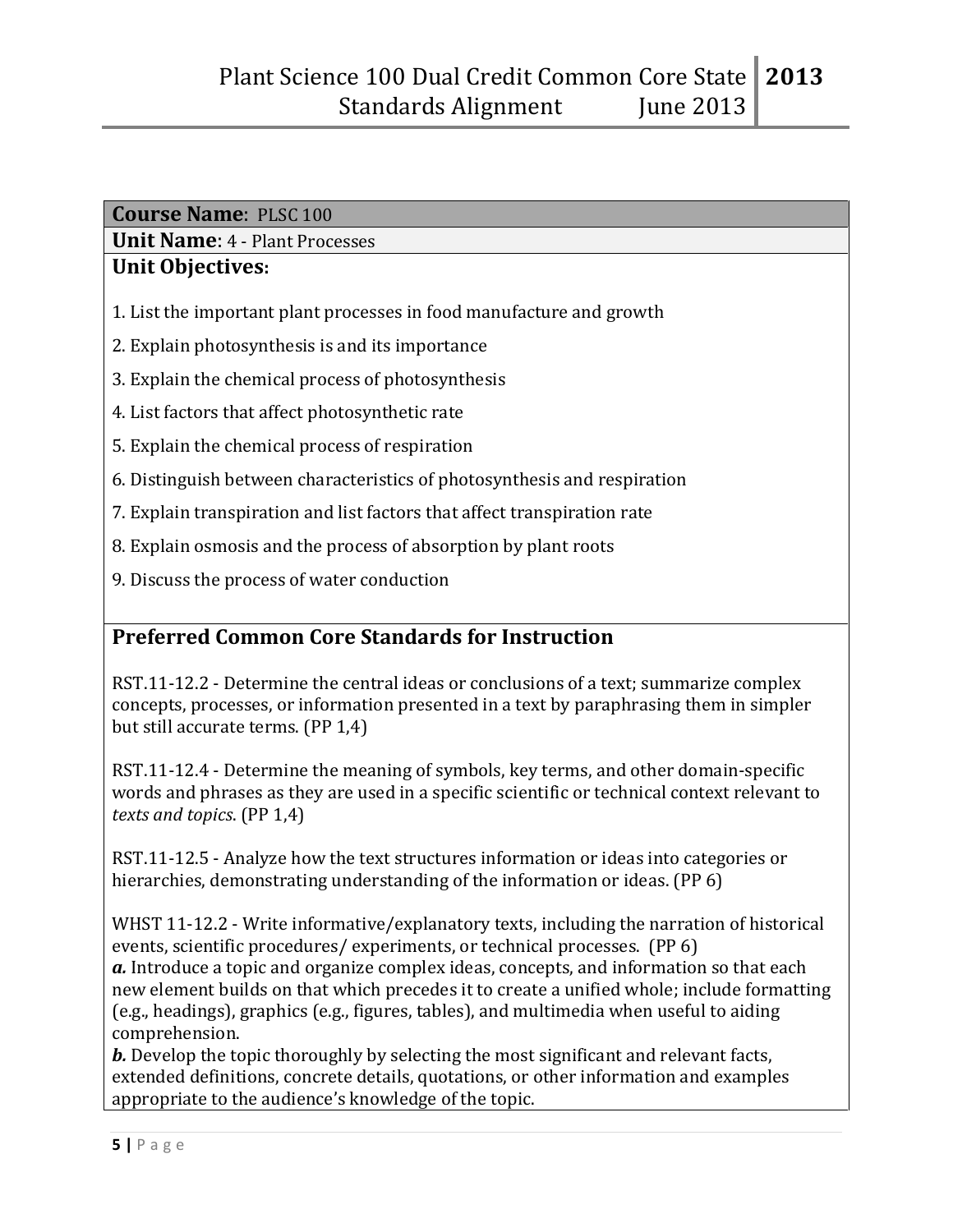*c.* Use varied transitions and sentence structures to link the major sections of the text, create cohesion, and clarify the relationships among complex ideas and concepts. *d.* Use precise language, domain-specific vocabulary and techniques such as metaphor, simile, and analogy to manage the complexity of the topic; convey a knowledgeable stance in a style that responds to the discipline and context as well as to the expertise of likely readers.

*e.* Provide a concluding statement or section that follows from and supports the information or explanation provided (e.g., articulating implications or the significance of the topic).

WHST.11-12.4 - Produce clear and coherent writing in which the development, organization, and style are appropriate to task, purpose, and audience. (PP 2,3,5,7,8)

WHST.11-12.7 - Conduct short as well as more sustained research projects to answer a question (including a self generated question) or solve a problem; narrow or broaden the inquiry when appropriate; synthesize multiple sources on the subject, demonstrating understanding of the subject under investigation. (PP 9)

WHST.11-12.9 - Draw evidence from informational texts to support analysis, reflection, and research. (PP 9)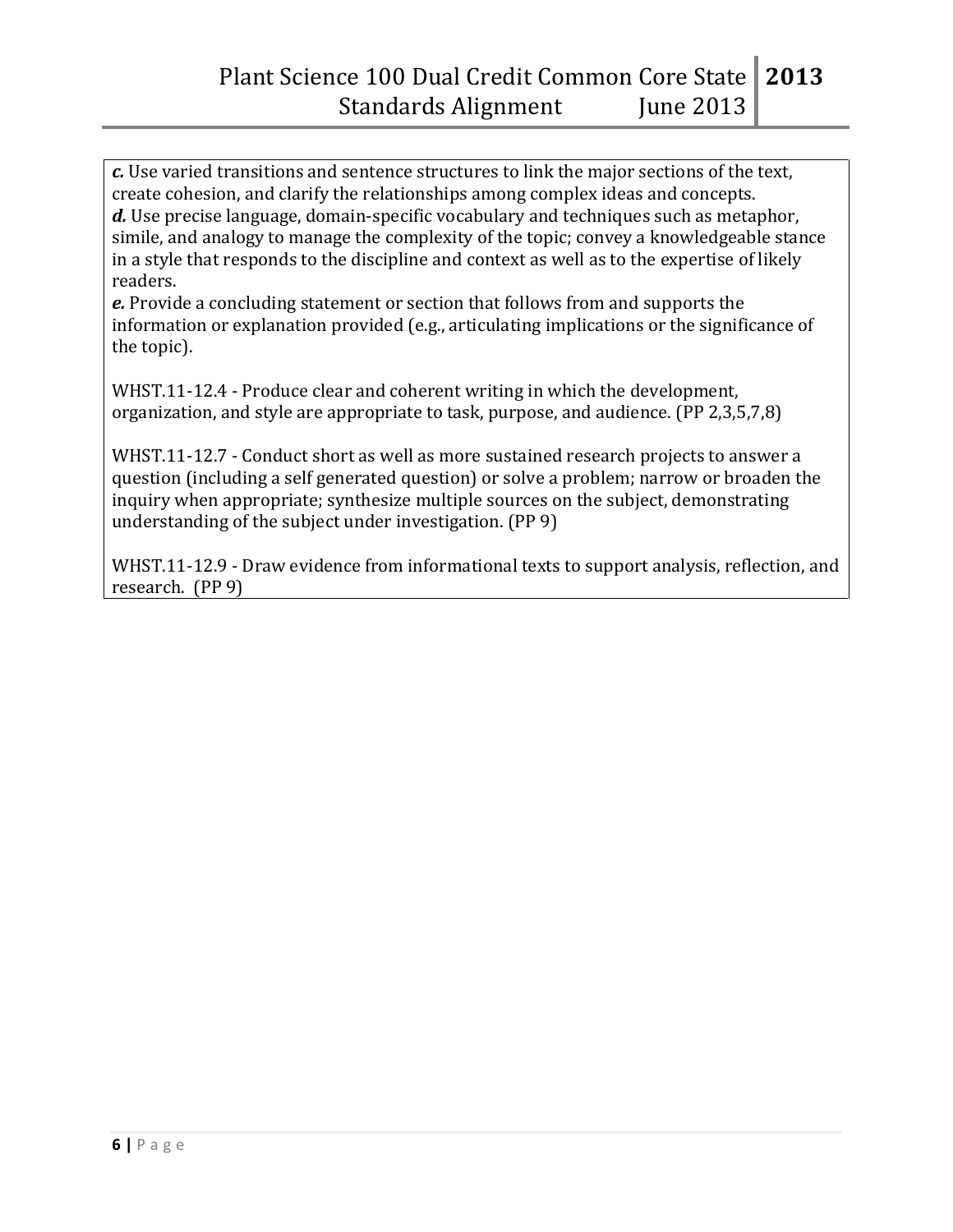### **Course Name:** PLSC 100 **Unit Name**: 5- Plant Growth and Development

### **Unit Objectives:**

- 1. List the stages of plant growth and development
- 2. Describe the requirements for good seed germination
- 3. List factors that cause poor seed germination
- 4. Identify two types of root systems
- 5. Describe and draw the parts of a plant stem
- 6. Match stem modifications with correct descriptive term
- 7. List conditions affecting the vegetative growth of plants
- 8. Discuss asexual and sexual reproduction in plants
- 9. Describe and draw the parts of a complete flower
- 10. Match types of flowers to their correct botanical description
- 11. List methods of pollination

### **Preferred Common Core Standards for Instruction**

RST.11-12.1 - Cite specific textual evidence to support analysis of science and technical texts, attending to important distinctions the author makes and to any gaps or inconsistencies in the account. (PGD 1, 2)

RST.11-12.2 - Determine the central ideas or conclusions of a text; summarize complex concepts, processes, or information presented in a text by paraphrasing them in simpler but still accurate terms. (PGD 1, 8)

RST.11-12.3 - Follow precisely a complex multistep procedure when carrying out experiments, taking measurements, or performing technical tasks; analyze the specific results based on explanations in the text. (PGD 3, 11)

RST.11-12.4 - Determine the meaning of symbols, key terms, and other domain-specific words and phrases as they are used in a specific scientific or technical context relevant to *texts and topics*. (PGD 10)

RST.11-12.5 - Analyze how the text structures information or ideas into categories or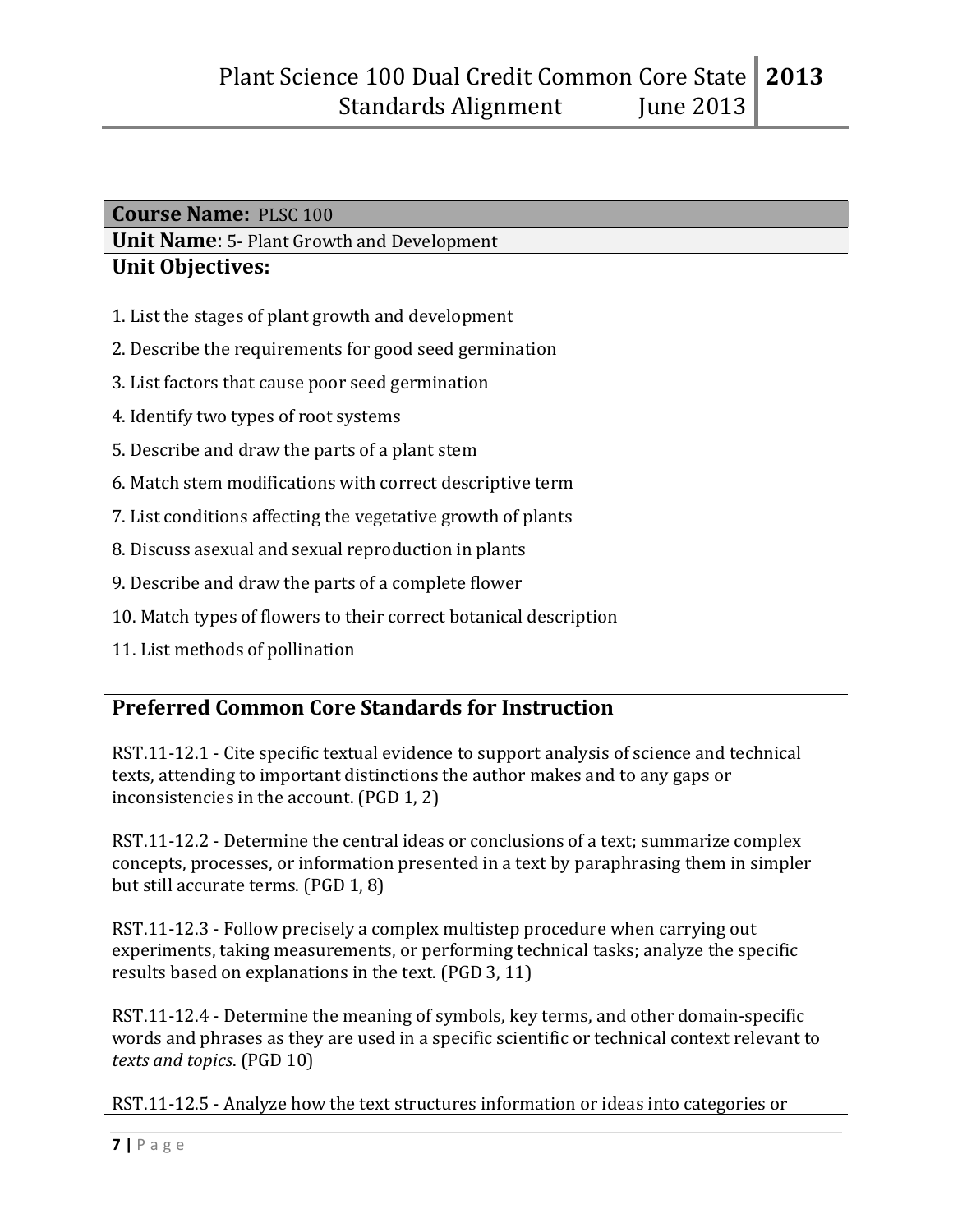hierarchies, demonstrating understanding of the information or ideas.

RST.11-12.6 - Analyze author's purpose in providing an explanation, describing a procedure, or discussing an experiment in a text, identifying important, unresolved issues. RST.11-12.7 - Integrate and evaluate multiple sources of information presented in diverse formats and media (e.g., quantitative data, video, multimedia) in order to address a question or solve a problem. (PGD 4, 5, 6, 8)

RST.11-12.8 - Evaluate the hypotheses, data, analysis, and conclusions in a science or technical text, verifying the data when possible and corroborating or challenging conclusions with other sources of information. (PGD 7)

RST.11-12.9 - Synthesize information from a range of sources (e.g., texts, experiments, simulations) into a coherent understanding of a process, phenomenon, or concept, resolving conflicting information when possible.(PGD 9)

WHST 11-12.1 - Write arguments focused on *discipline-specific content.* (PGD 2,3) *a.* Introduce precise, knowledgeable claim(s), establish the significance of the claim(s), distinguish the claim(s) from alternate or opposing claims, and create an organization that logically sequences the claim(s), counterclaims, reasons, and evidence.

*b.* Develop claim(s) and counterclaims fairly and thoroughly, supplying the most relevant data and evidence for each while pointing out the strengths and limitations of both claim(s) and counterclaims in a discipline-appropriate form that anticipates the audience's knowledge level, concerns, values, and possible biases.

*c.* Use words, phrases, and clauses as well as varied syntax to link the major sections of the text, create cohesion, and clarify the relationships between claim(s) and reasons, between reasons and evidence, and between claim(s) and counterclaims.

*d.* Establish and maintain a formal style and objective tone while attending to the norms and conventions of the discipline in which they are writing.

*e.* Provide a concluding statement or section that follows from or supports the argument presented.

WHST.11-12.2 - Write informative/explanatory texts, including the narration of historical events, scientific procedures/ experiments, or technical processes. (PGD ,8 11) *a.* Introduce a topic and organize complex ideas, concepts, and information so that each new element builds on that which precedes it to create a unified whole; include formatting (e.g., headings), graphics (e.g., figures, tables), and multimedia when useful to aiding comprehension.

*b.* Develop the topic thoroughly by selecting the most significant and relevant facts, extended definitions, concrete details, quotations, or other information and examples appropriate to the audience's knowledge of the topic.

*c.* Use varied transitions and sentence structures to link the major sections of the text, create cohesion, and clarify the relationships among complex ideas and concepts.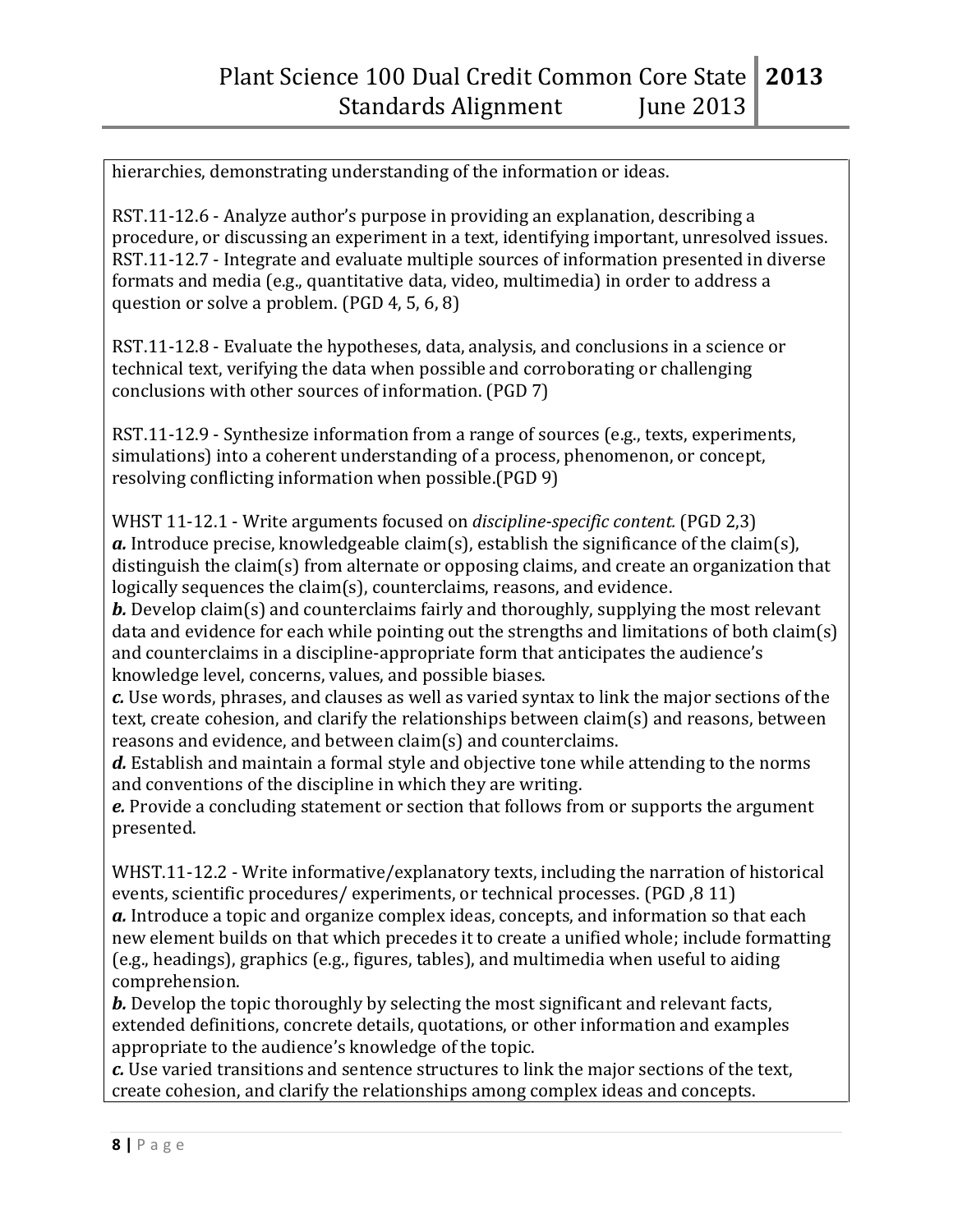*d.* Use precise language, domain-specific vocabulary and techniques such as metaphor, simile, and analogy to manage the complexity of the topic; convey a knowledgeable stance in a style that responds to the discipline and context as well as to the expertise of likely readers.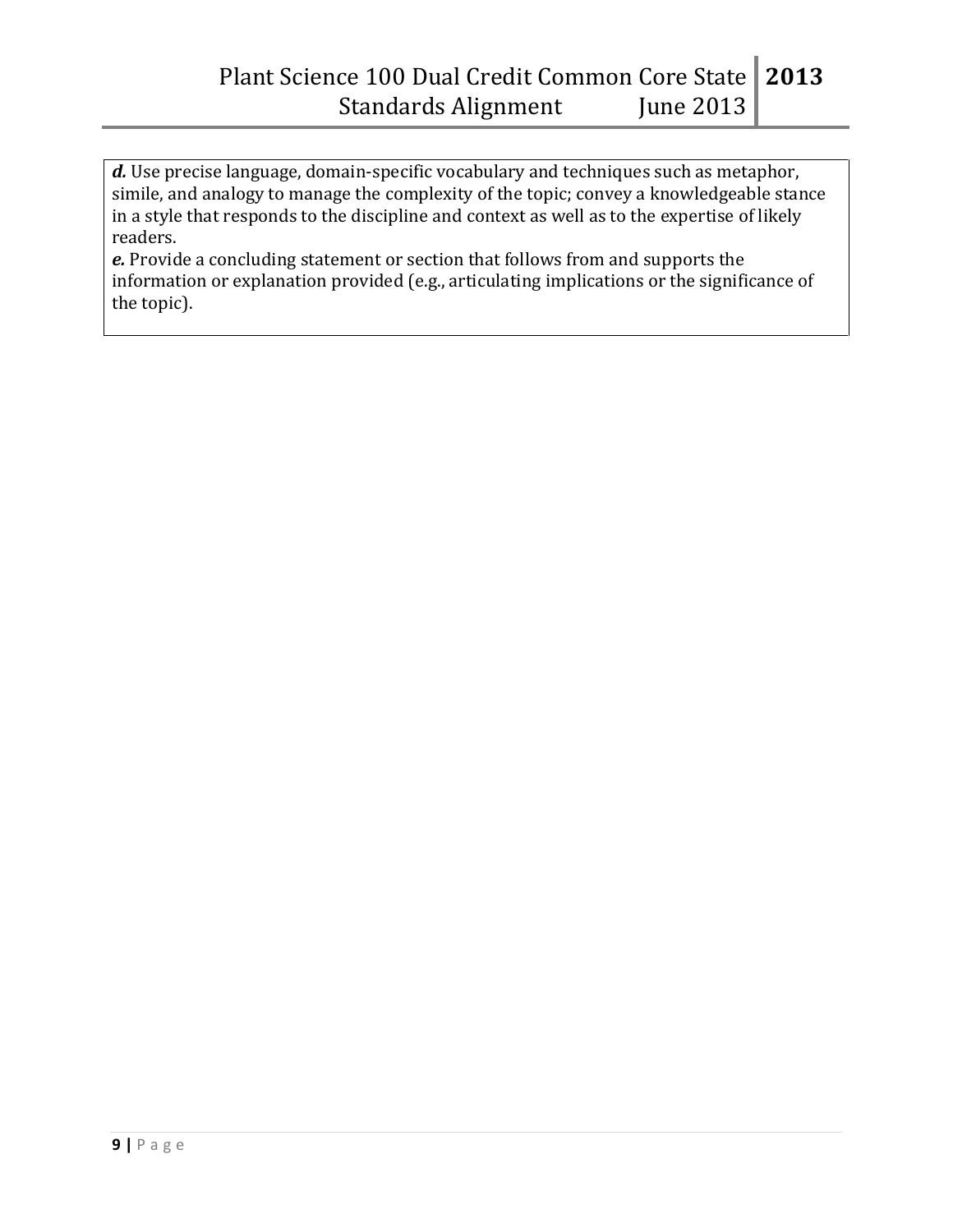### **Course Name**: PLSC 100 **Unit Name**: 6- Plant Growth Regulators **Unit Objectives:**

1. Match terms and definitions associated with plant growth regulators

2. List the environmental factors that influence plant growth

3. List the ways hormones influence plant growth

6. Explain how plants respond to day length

10. List the biological factors that affect plant growth

### **Preferred Common Core Standards for Instruction**

RST.11-12.1 - Cite specific textual evidence to support analysis of science and technical texts, attending to important distinctions the author makes and to any gaps or inconsistencies in the account. (PGR 1, 2)

RST.11-12.2 - Determine the central ideas or conclusions of a text; summarize complex concepts, processes, or information presented in a text by paraphrasing them in simpler but still accurate terms. (PGR 2)

RST.11-12.3 - Follow precisely a complex multistep procedure when carrying out experiments, taking measurements, or performing technical tasks; analyze the specific results based on explanations in the text. (PGR 3)

RST.11-12.4 - Determine the meaning of symbols, key terms, and other domain-specific words and phrases as they are used in a specific scientific or technical context relevant to *texts and topics*. (PGR 10)

RST.11-12.5 - Analyze how the text structures information or ideas into categories or hierarchies, demonstrating understanding of the information or ideas. (PGR 1, 3)

RST.11-12.6 - Analyze the author's purpose in providing an explanation, describing a procedure, or discussing an experiment in a text, identifying important issues that remain unresolved. (PGR 10)

RST.11-12.7 - Integrate and evaluate multiple sources of information presented in diverse formats and media (e.g., quantitative data, video, multimedia) in order to address a question or solve a problem. (PGR 3)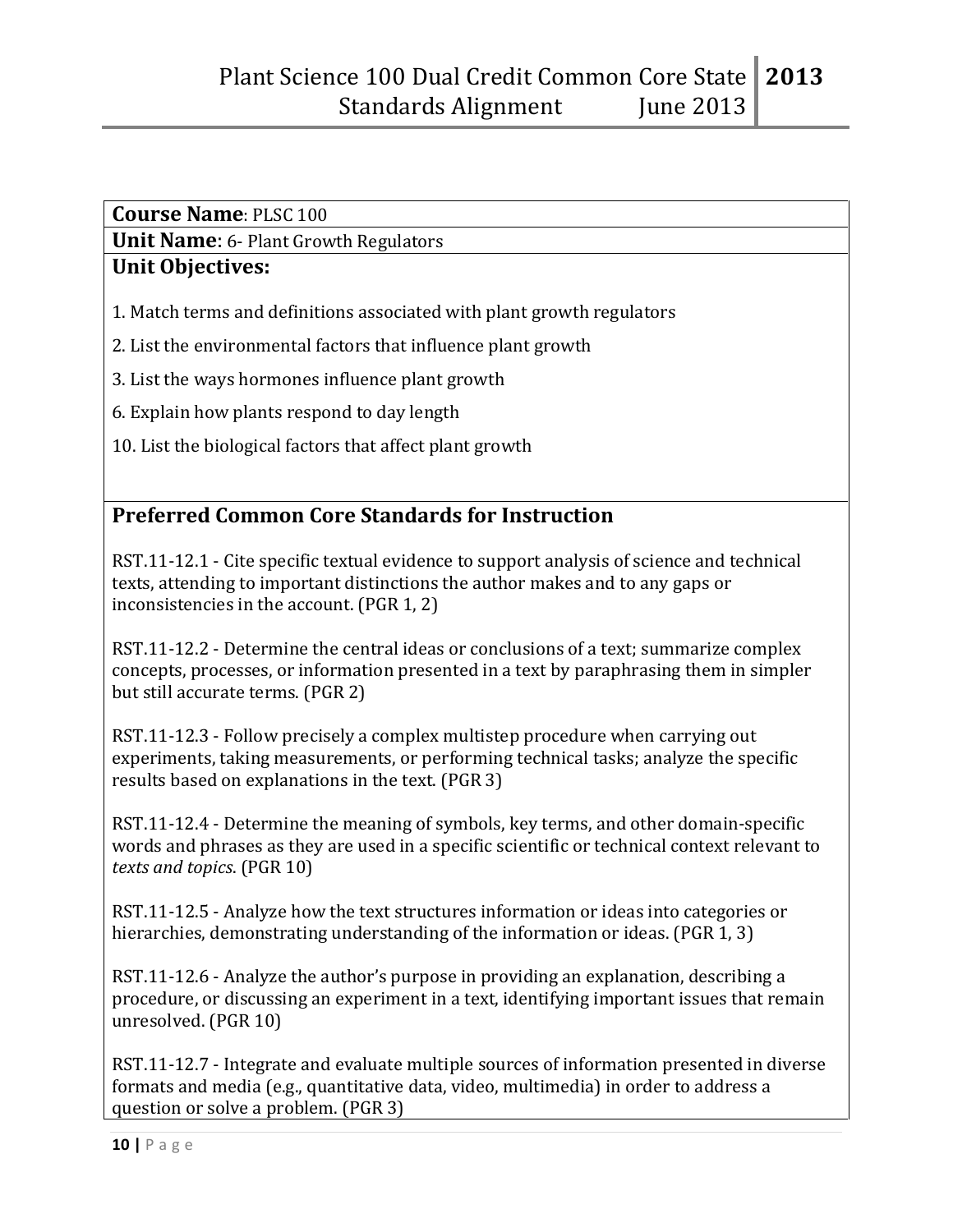| RST.11-12.8 - Evaluate the hypotheses, data, analysis, and conclusions in a science or<br>technical text, verifying the data when possible and corroborating or challenging<br>conclusions with other sources of information. (PGR 6)                                                                                                                                                                                                                                                                                                                                                                                                                                                                                                                                                                                                                                                                                                                                                                                                                                                                                                                                                                                                                   |
|---------------------------------------------------------------------------------------------------------------------------------------------------------------------------------------------------------------------------------------------------------------------------------------------------------------------------------------------------------------------------------------------------------------------------------------------------------------------------------------------------------------------------------------------------------------------------------------------------------------------------------------------------------------------------------------------------------------------------------------------------------------------------------------------------------------------------------------------------------------------------------------------------------------------------------------------------------------------------------------------------------------------------------------------------------------------------------------------------------------------------------------------------------------------------------------------------------------------------------------------------------|
| RST.11-12.9 - Synthesize information from a range of sources (e.g., texts, experiments,<br>simulations) into a coherent understanding of a process, phenomenon, or concept,<br>resolving conflicting information when possible. (PGR 3, 6)                                                                                                                                                                                                                                                                                                                                                                                                                                                                                                                                                                                                                                                                                                                                                                                                                                                                                                                                                                                                              |
| WHST 11-12.1 - Write arguments focused on <i>discipline-specific content.</i> (PGR 6)<br>$a$ . Introduce precise, knowledgeable claim(s), establish the significance of the claim(s),<br>distinguish the claim(s) from alternate or opposing claims, and create an organization that<br>logically sequences the claim(s), counterclaims, reasons, and evidence.<br>$b$ . Develop claim(s) and counterclaims fairly and thoroughly, supplying the most relevant<br>data and evidence for each while pointing out the strengths and limitations of both claim(s)<br>and counterclaims in a discipline-appropriate form that anticipates the audience's<br>knowledge level, concerns, values, and possible biases.<br>$c$ . Use words, phrases, and clauses as well as varied syntax to link the major sections of the<br>text, create cohesion, and clarify the relationships between claim(s) and reasons, between<br>reasons and evidence, and between claim(s) and counterclaims.<br>d. Establish and maintain a formal style and objective tone while attending to the norms<br>and conventions of the discipline in which they are writing.<br>e. Provide a concluding statement or section that follows from or supports the argument<br>presented. |
| WHST.11-12.2 - Write informative/explanatory texts, including the narration of historical<br>events, scientific procedures/experiments, or technical processes. (PGR 3)<br>a. Introduce a topic and organize complex ideas, concepts, and information so that each<br>new element builds on that which precedes it to create a unified whole; include formatting<br>(e.g., headings), graphics (e.g., figures, tables), and multimedia when useful to aiding<br>comprehension.<br>b. Develop the topic thoroughly by selecting the most significant and relevant facts,<br>extended definitions, concrete details, quotations, or other information and examples<br>appropriate to the audience's knowledge of the topic.<br>$c$ . Use varied transitions and sentence structures to link the major sections of the text,<br>create cohesion, and clarify the relationships among complex ideas and concepts.<br>d. Use precise language, domain-specific vocabulary and techniques such as metaphor,<br>simile, and analogy to manage the complexity of the topic; convey a knowledgeable stance<br>in a style that responds to the discipline and context as well as to the expertise of likely<br>readers.                                           |
| e. Provide a concluding statement or section that follows from and supports the                                                                                                                                                                                                                                                                                                                                                                                                                                                                                                                                                                                                                                                                                                                                                                                                                                                                                                                                                                                                                                                                                                                                                                         |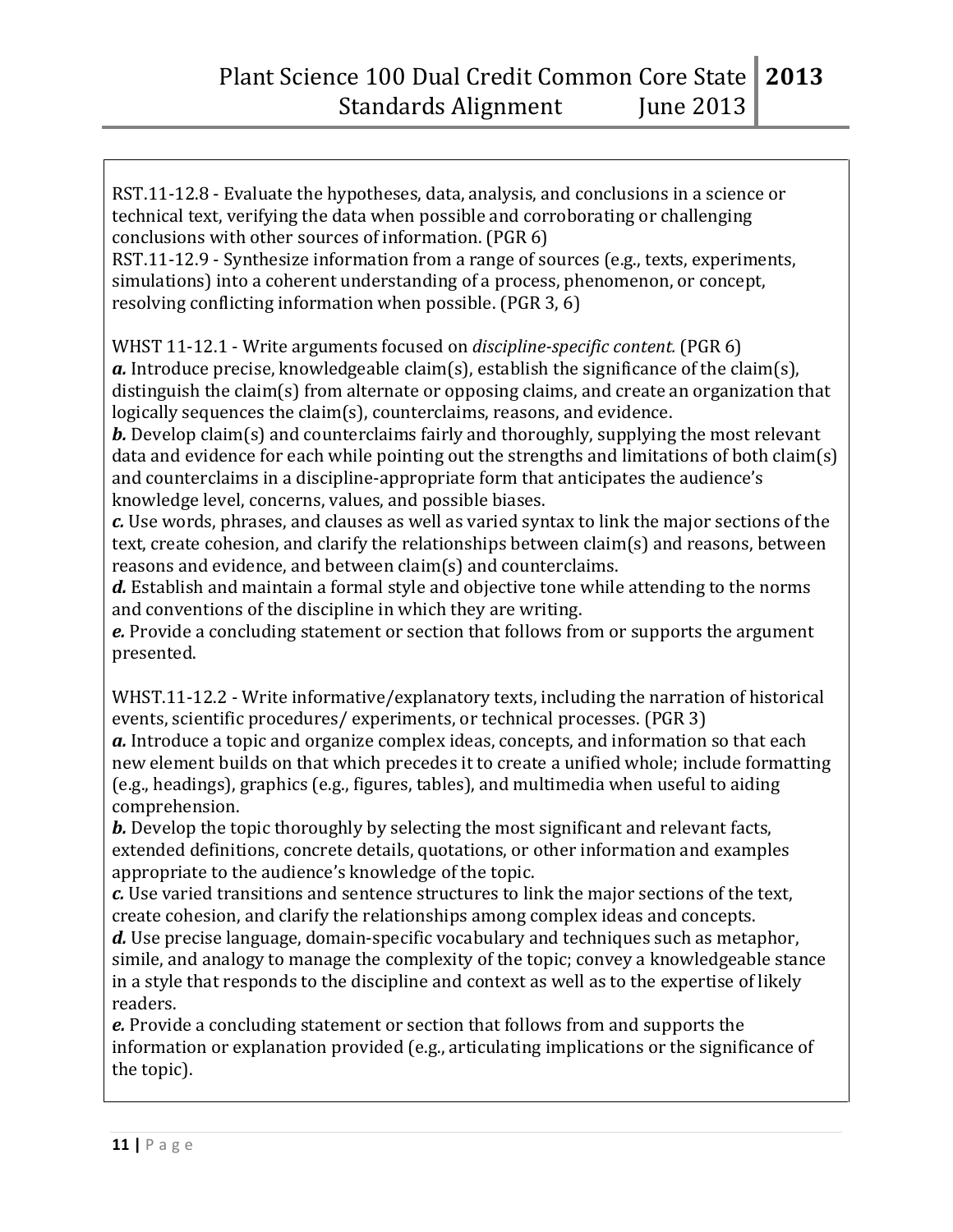WHST.11-12.4 - Produce clear and coherent writing in which the development, organization, and style are appropriate to task, purpose, and audience. (PGR 6, 10)

WHST.11-12.5 - Develop and strengthen writing as needed by planning, revising, editing, rewriting, or trying a new approach, focusing on addressing what is most significant for a specific purpose and audience. (PGR 6)

WHST.11-12.6 - Use technology, including the Internet, to produce, publish, and update individual or shared writing products in response to ongoing feedback, including new arguments or information. (PGR 6)

WHST.11-12.7 - Conduct short as well as more sustained research projects to answer a question (including a self generated question) or solve a problem; narrow or broaden the inquiry when appropriate; synthesize multiple sources on the subject, demonstrating understanding of the subject under investigation. (PGR 3, 6)

WHST.11-12.8 - Gather relevant information from multiple authoritative print and digital sources, using advanced searches effectively; assess the strengths and limitations of each source in terms of the specific task, purpose, and audience; integrate information into the text selectively to maintain the flow of ideas, avoiding plagiarism and overreliance on any one source and following a standard format for citation. (PGR 2, 3, 6, 10)

WHST.11-12.9 - Draw evidence from informational texts to support analysis, reflection, and research. (PGR 1, 2, 3, 6)

WHST.11-12.10 - Write routinely over extended time frames (time for reflection and revision) and shorter time frames (a single sitting or a day or two) for a range of disciplinespecific tasks, purposes, and audiences. (PGR 2)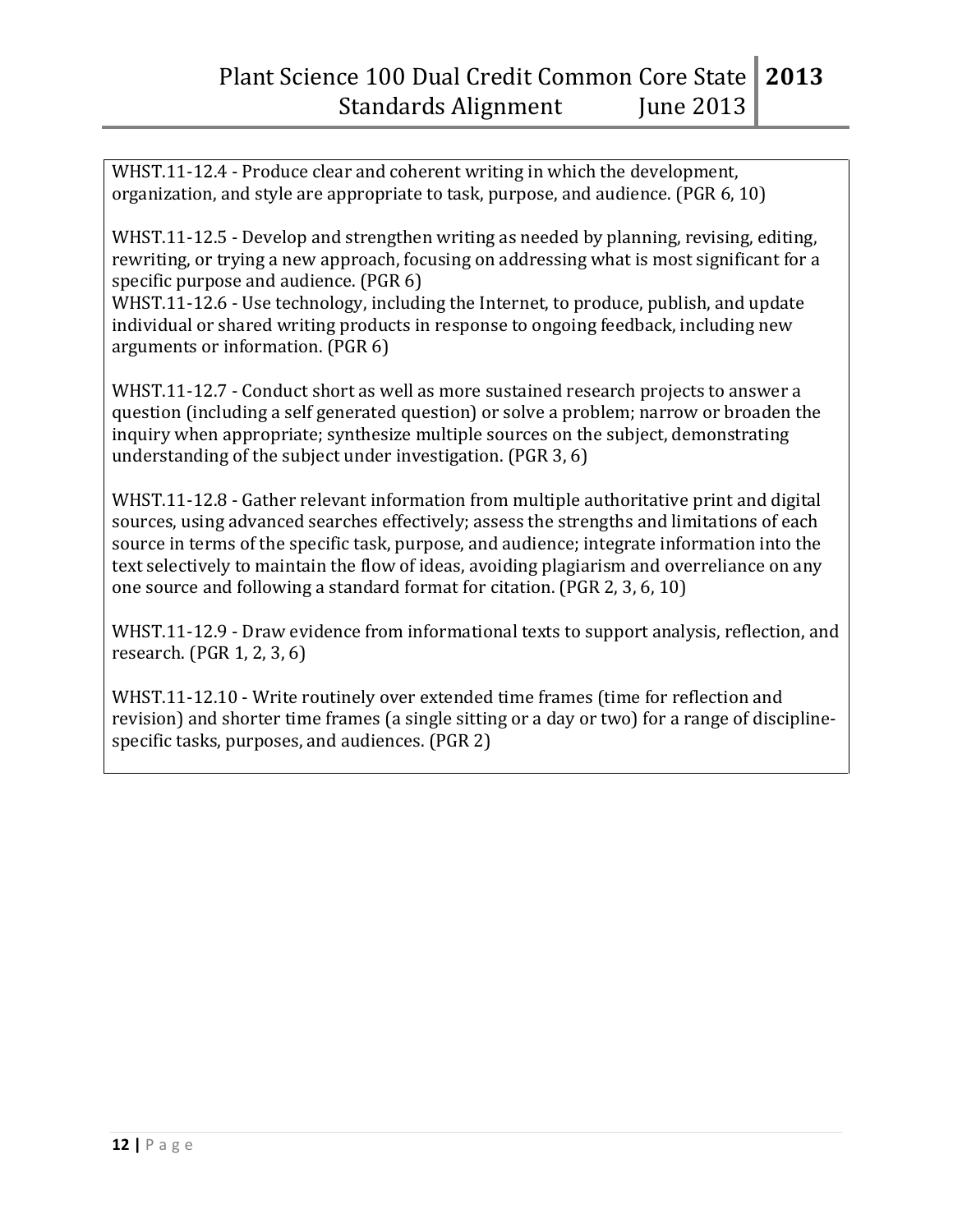## **Course Name**: PLSC 100

**Unit Name**: 7 - Plant Identification **Unit Objectives:**

- 1. Discuss the system of plant classification
- 2. Identify the parts of simple and compound leaves
- 3. Name the types of leaf arrangement, venation and margins
- 4. Identify the types of leaf attachment to the stem
- 5. Identify the parts of a stem
- 6. List the types of stem modifications with their correct description
- 7. Identify the parts of a perfect flower
- 8. Identify the types of inflorescences

### **Preferred Common Core Standards for Instruction**

RST.11-12.1 - Cite specific textual evidence to support analysis of science and technical texts, attending to important distinctions the author makes and to any gaps or inconsistencies in the account. (PI 1,6)

RST.11-12.5 - Analyze how the text structures information or ideas into categories or hierarchies, demonstrating understanding of the information or ideas. (PP 2,3,4,5,7,8)

RST.11-12.6 - Analyze the author's purpose in providing an explanation, describing a procedure, or discussing an experiment in a text, identifying important issues that remain unresolved. (PP 2,3,4,5,7,8)

RST.11-12.10 - By the end of grade 12, read and comprehend science/technical texts in the grades 11–CCR text complexity band independently and proficiently. (PP 1)

WHST 11-12.2 - Write informative/explanatory texts, including the narration of historical events, scientific procedures/ experiments, or technical processes. (PI 1,6) *a.* Introduce a topic and organize complex ideas, concepts, and information so that each new element builds on that which precedes it to create a unified whole; include formatting (e.g., headings), graphics (e.g., figures, tables), and multimedia when useful to aiding comprehension.

*b.* Develop the topic thoroughly by selecting the most significant and relevant facts,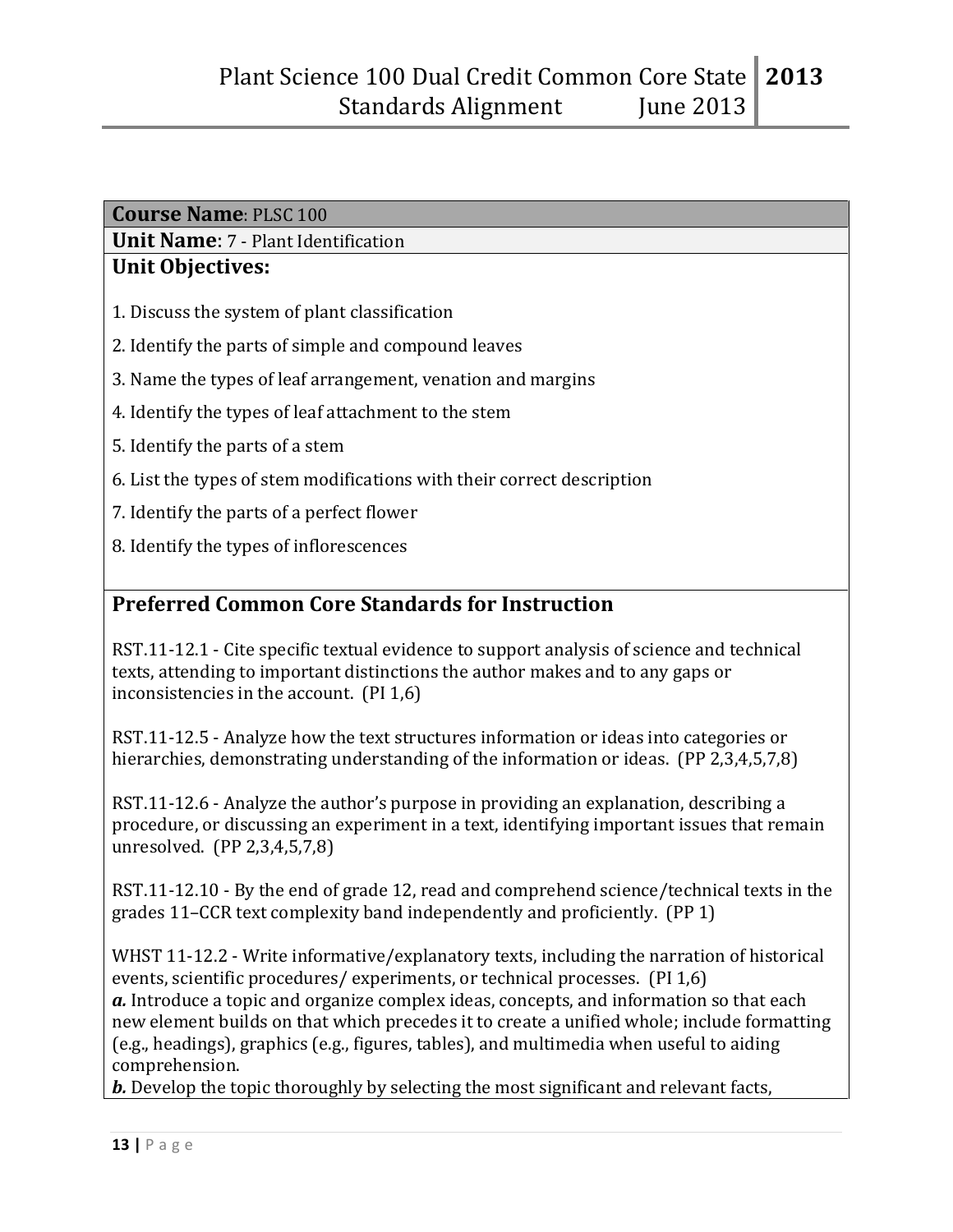extended definitions, concrete details, quotations, or other information and examples appropriate to the audience's knowledge of the topic.

*c.* Use varied transitions and sentence structures to link the major sections of the text, create cohesion, and clarify the relationships among complex ideas and concepts.

*d.* Use precise language, domain-specific vocabulary and techniques such as metaphor, simile, and analogy to manage the complexity of the topic; convey a knowledgeable stance in a style that responds to the discipline and context as well as to the expertise of likely readers.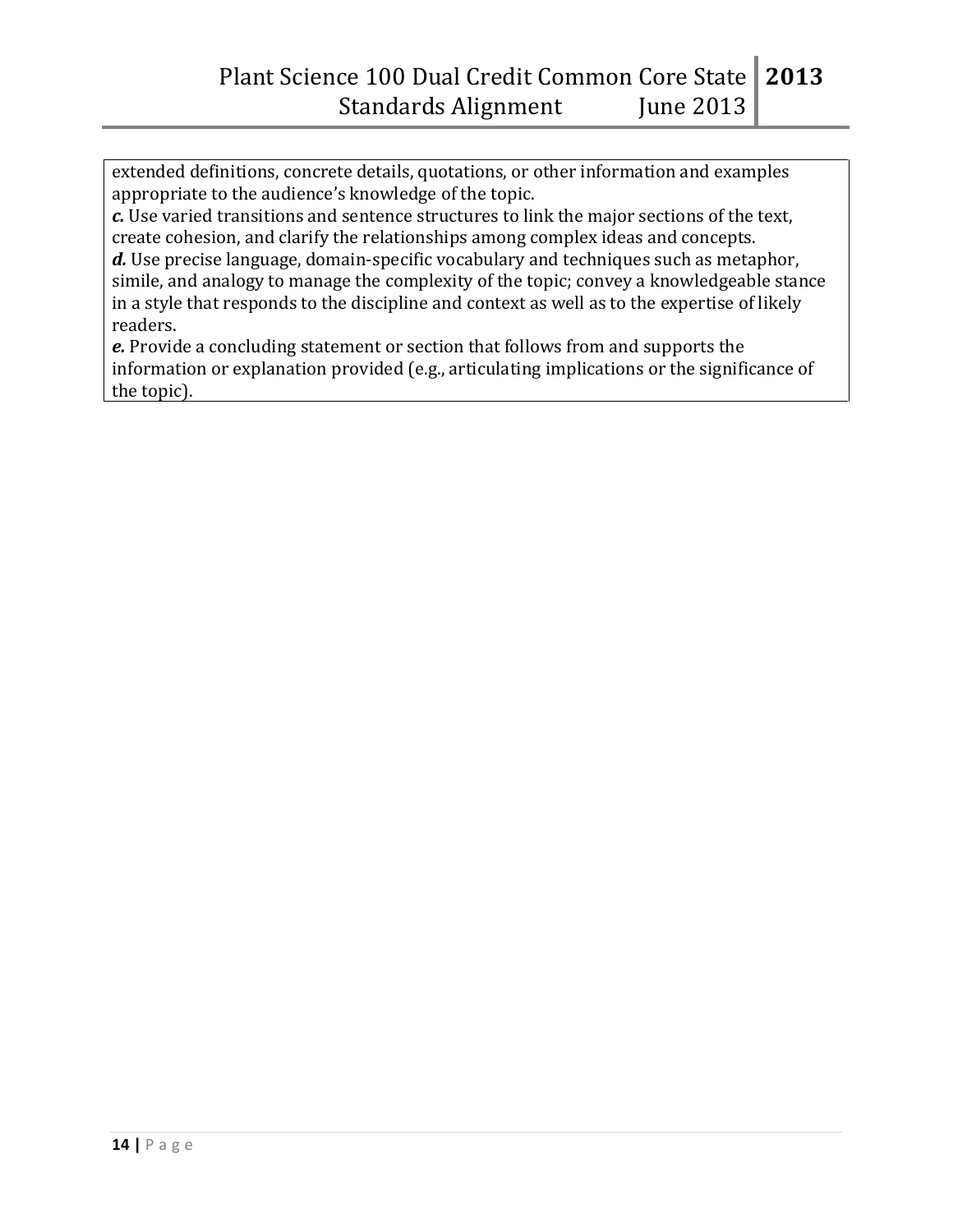### **Course Name**: PLSC 100 **Unit Name**: 8 - Weed Pests of Plants

### **Unit Objectives:**

- 2. Discuss weed competition and losses caused by weeds
- 3. Discuss how weeds spread
- 4. Discuss methods of cultural, mechanical, chemical and biological weed control

### **Preferred Common Core Standards for Instruction**

RST.11-12.1 - Cite specific textual evidence to support analysis of science and technical texts, attending to important distinctions the author makes and to any gaps or inconsistencies in the account. (PGD 2,4)

RST.11-12.7 - Integrate and evaluate multiple sources of information presented in diverse formats and media (e.g., quantitative data, video, multimedia) in order to address a question or solve a problem.(PGD 2)

RST.11-12.8 - Evaluate the hypotheses, data, analysis, and conclusions in a science or technical text, verifying the data when possible and corroborating or challenging conclusions with other sources of information. (PGD 3,4)

RST.11-12.9 - Synthesize information from a range of sources (e.g., texts, experiments, simulations) into a coherent understanding of a process, phenomenon, or concept, resolving conflicting information when possible.(PGD 2,3,4)

WHST 11-12.1 - Write arguments focused on *discipline-specific content.* (PGD 2,4) *a.* Introduce precise, knowledgeable claim(s), establish the significance of the claim(s), distinguish the claim(s) from alternate or opposing claims, and create an organization that logically sequences the claim(s), counterclaims, reasons, and evidence.

*b.* Develop claim(s) and counterclaims fairly and thoroughly, supplying the most relevant data and evidence for each while pointing out the strengths and limitations of both claim(s) and counterclaims in a discipline-appropriate form that anticipates the audience's knowledge level, concerns, values, and possible biases.

*c.* Use words, phrases, and clauses as well as varied syntax to link the major sections of the text, create cohesion, and clarify the relationships between claim(s) and reasons, between reasons and evidence, and between claim(s) and counterclaims.

*d.* Establish and maintain a formal style and objective tone while attending to the norms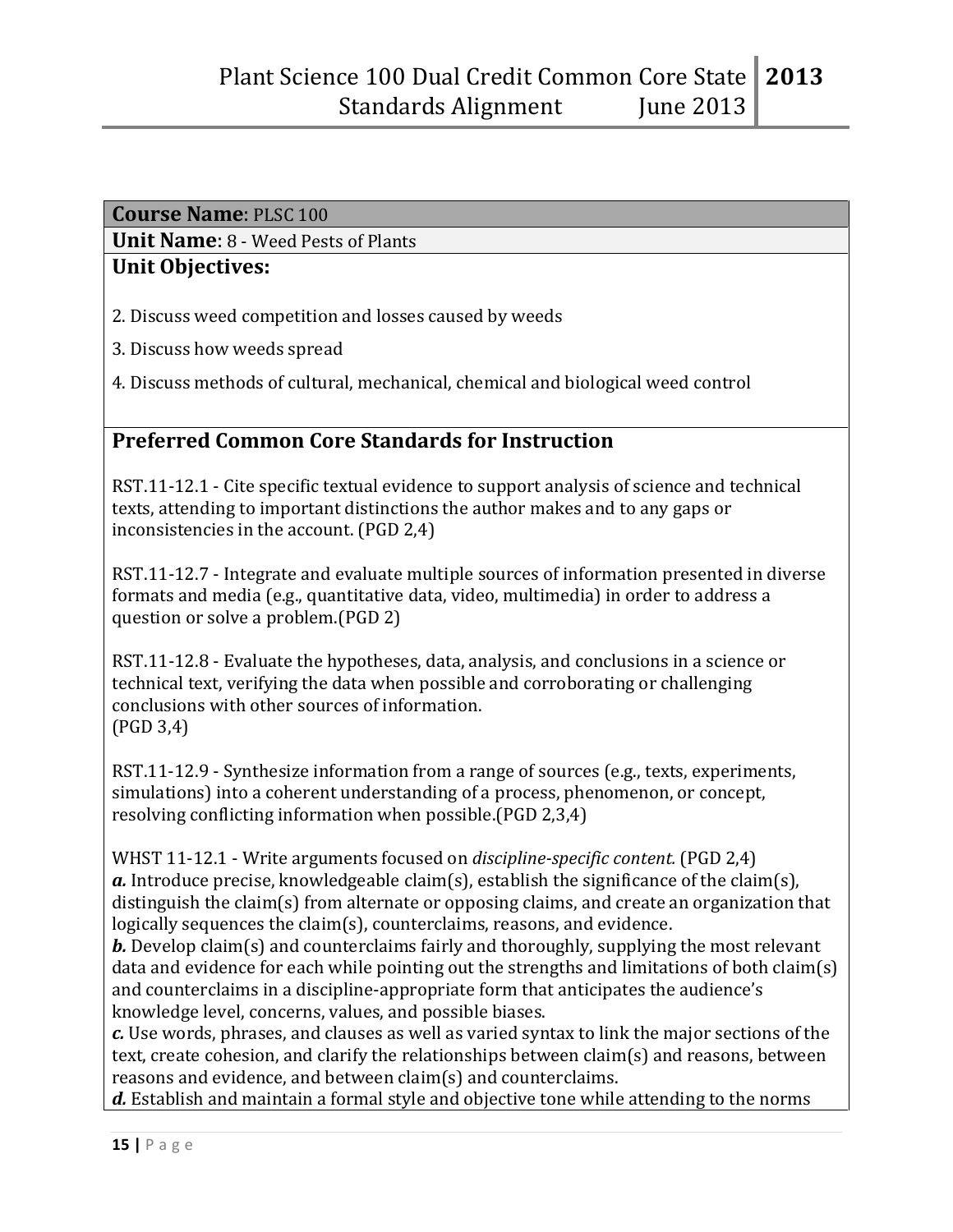and conventions of the discipline in which they are writing. *e.* Provide a concluding statement or section that follows from or supports the argument presented.

WHST.11-12.2 - Write informative/explanatory texts, including the narration of historical events, scientific procedures/ experiments, or technical processes. (PGD 3,4)

*a.* Introduce a topic and organize complex ideas, concepts, and information so that each new element builds on that which precedes it to create a unified whole; include formatting (e.g., headings), graphics (e.g., figures, tables), and multimedia when useful to aiding comprehension.

*b.* Develop the topic thoroughly by selecting the most significant and relevant facts, extended definitions, concrete details, quotations, or other information and examples appropriate to the audience's knowledge of the topic.

*c.* Use varied transitions and sentence structures to link the major sections of the text, create cohesion, and clarify the relationships among complex ideas and concepts.

*d.* Use precise language, domain-specific vocabulary and techniques such as metaphor, simile, and analogy to manage the complexity of the topic; convey a knowledgeable stance in a style that responds to the discipline and context as well as to the expertise of likely readers.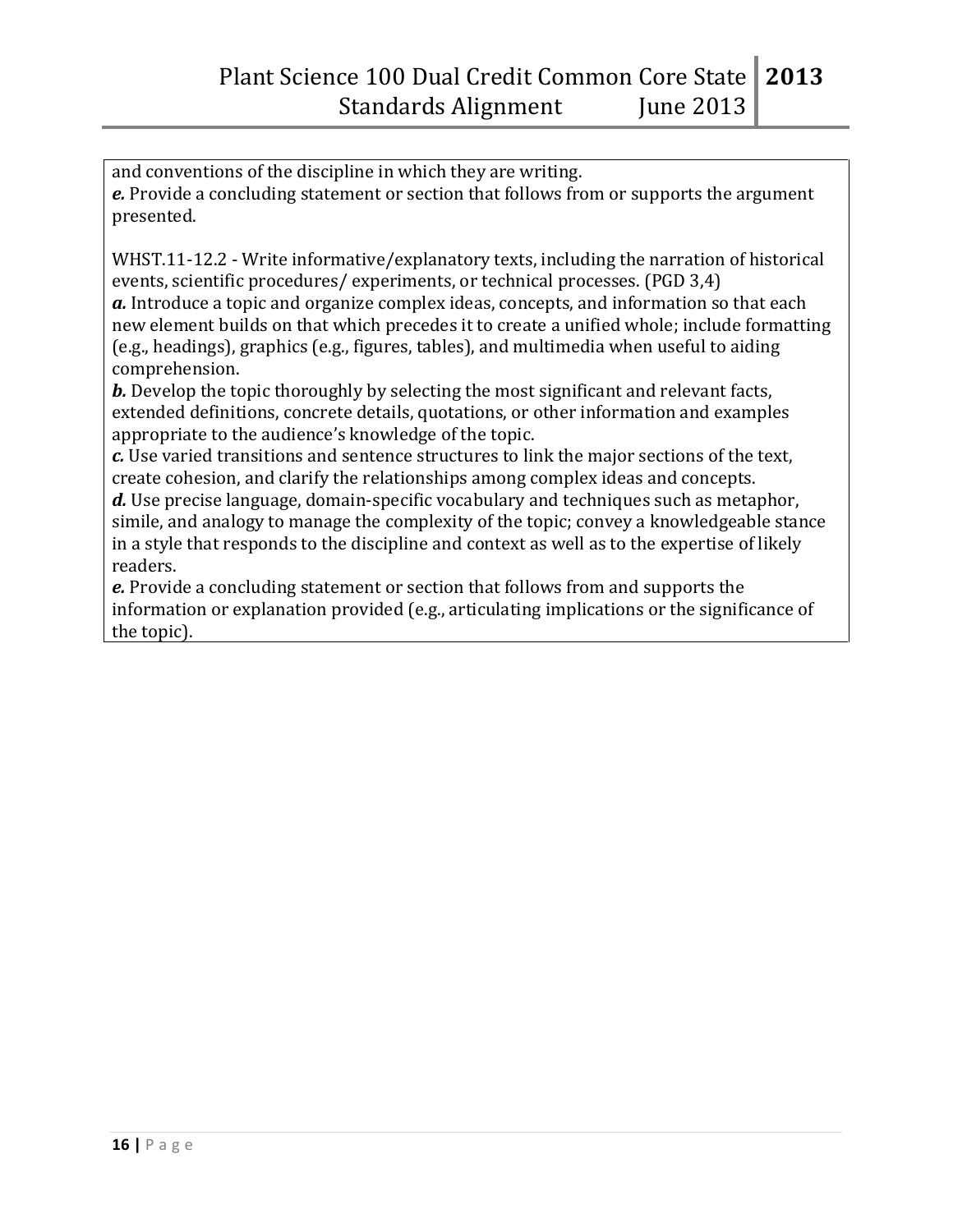| <b>Course Name: PLSC 100</b>                 |
|----------------------------------------------|
| <b>Unit Name: 9 - Insect Pests of Plants</b> |
| <b>Unit Objectives:</b>                      |

- 3. Identify the three regions of an insect body
- 4. Describe the way an insect feeds on plants
- 6. Discuss the importance of economics in relation to plant insect control

### **Preferred Common Core Standards for Instruction**

RST.11-12.4 - Determine the meaning of symbols, key terms, and other domain-specific words and phrases as they are used in a specific scientific or technical context relevant to *grades 11–12 texts and topics*.(IPP 1)

RST.11-12.9 - Synthesize information from a range of sources (e.g., texts, experiments, simulations) into a coherent understanding of a process, phenomenon, or concept, resolving conflicting information when possible.(IPP 6)

WHST 11-12.6 - Use technology, including the Internet, to produce, publish, and update individual or shared writing products in response to ongoing feedback, including new arguments or information.(IPP 6)

WHST.11-12.10. Write routinely over extended time frames (time for reflection and revision) and shorter time frames (a single sitting or a day or two) for a range of disciplinespecific tasks, purposes, and audiences.(IPP 4)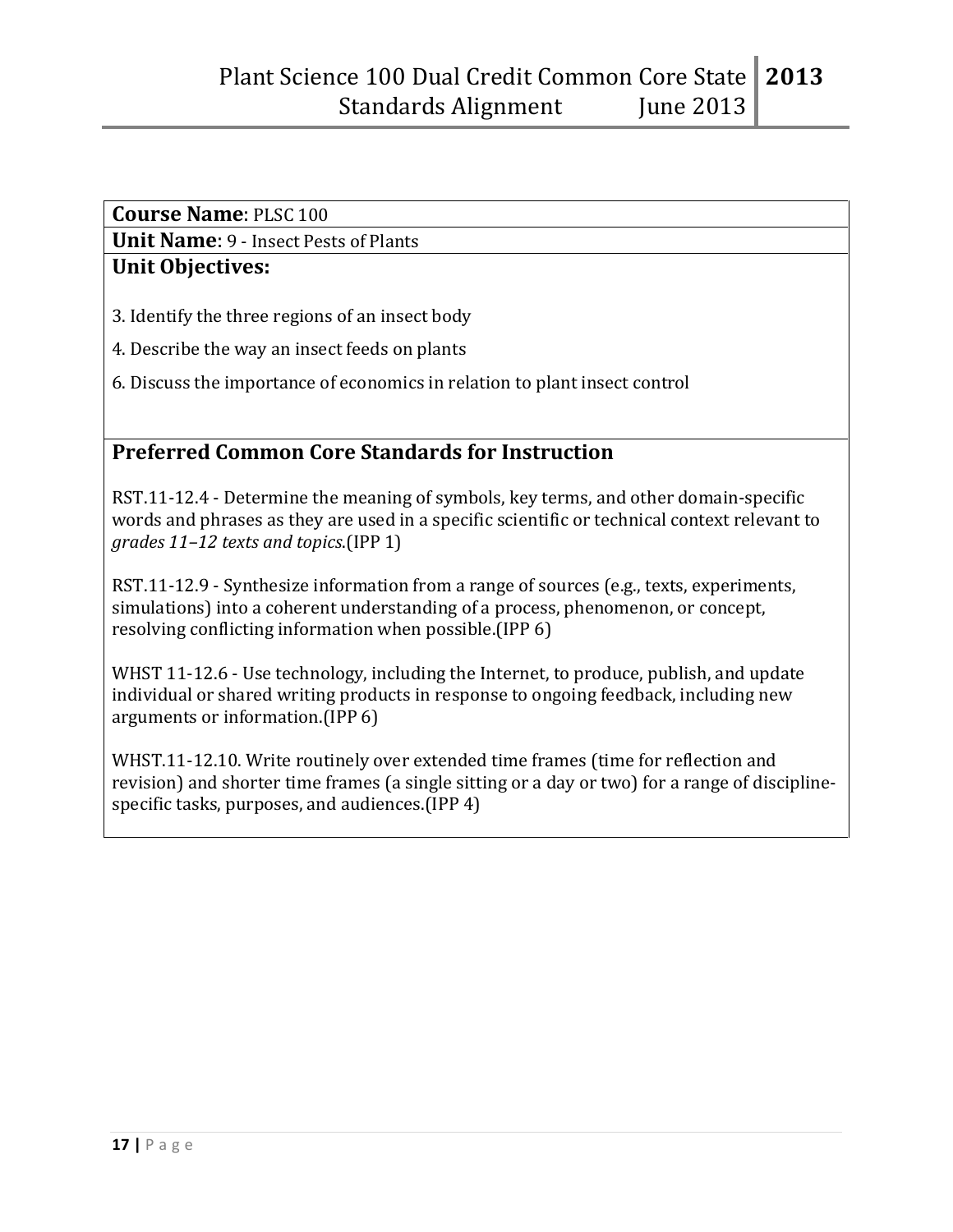### **Course Name**: PLSC 100 **Unit Name**: 10 - Plant Diseases **Unit Objectives:**

- 3. Describe the ways and means diseases are spread
- 5. Describe preventative measures for diseases

### **Preferred Common Core Standards for Instruction**

RST.11-12.2 - Determine the central ideas or conclusions of a text; summarize complex concepts, processes, or information presented in a text by paraphrasing them in simpler but still accurate terms. (PD 3,5)

RST.11-12.3 - Follow precisely a complex multistep procedure when carrying out experiments, taking measurements, or performing technical tasks; analyze the specific results based on explanations in the text. (PD 3)

RST.11-12.7 - Integrate and evaluate multiple sources of information presented in diverse formats and media (e.g., quantitative data, video, multimedia) in order to address a question or solve a problem. (PD 5)

RST.11-12.8 – Evaluate the hypotheses, data, analysis, and conclusions in a science or technical text, verifying the data when possible and corroborating or challenging conclusions with other sources of information. (PD 3,5)

WHST 11-12.2 - Write informative/explanatory texts, including the narration of historical events, scientific procedures/ experiments, or technical processes. (PD 3) *a.* Introduce a topic and organize complex ideas, concepts, and information so that each new element builds on that which precedes it to create a unified whole; include formatting (e.g., headings), graphics (e.g., figures, tables), and multimedia when useful to aiding comprehension.

*b*. Develop the topic thoroughly by selecting the most significant and relevant facts, extended definitions, concrete details, quotations, or other information and examples appropriate to the audience's knowledge of the topic.

*c.* Use varied transitions and sentence structures to link the major sections of the text, create cohesion, and clarify the relationships among complex ideas and concepts.

*d.* Use precise language, domain-specific vocabulary and techniques such as metaphor, simile, and analogy to manage the complexity of the topic; convey a knowledgeable stance in a style that responds to the discipline and context as well as to the expertise of likely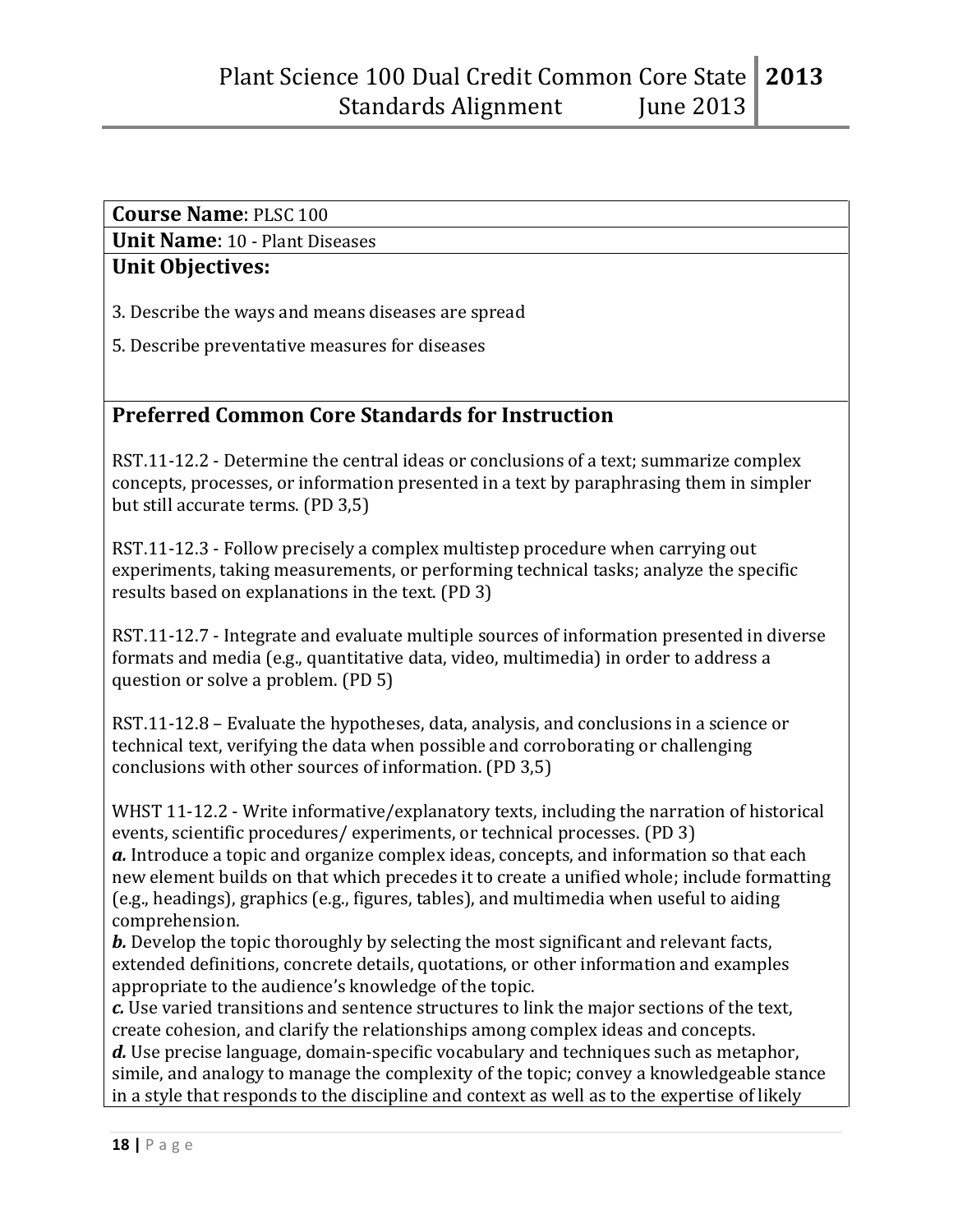#### readers.

*e.* Provide a concluding statement or section that follows from and supports the information or explanation provided (e.g., articulating implications or the significance of the topic).

WHST.11-12.6 - Use technology, including the Internet, to produce, publish, and update individual or shared writing products in response to ongoing feedback, including new arguments or information. (PD 5)

WHST.11-12.7 - Conduct short as well as more sustained research projects to answer a question (including a self generated question) or solve a problem; narrow or broaden the inquiry when appropriate; synthesize multiple sources on the subject, demonstrating understanding of the subject under investigation. (PD 3)

WHST.11-12.8 - Gather relevant information from multiple authoritative print and digital sources, using advanced searches effectively; assess the strengths and limitations of each source in terms of the specific task, purpose, and audience; integrate information into the text selectively to maintain the flow of ideas, avoiding plagiarism and overreliance on any one source and following a standard format for citation. (PD 3,5)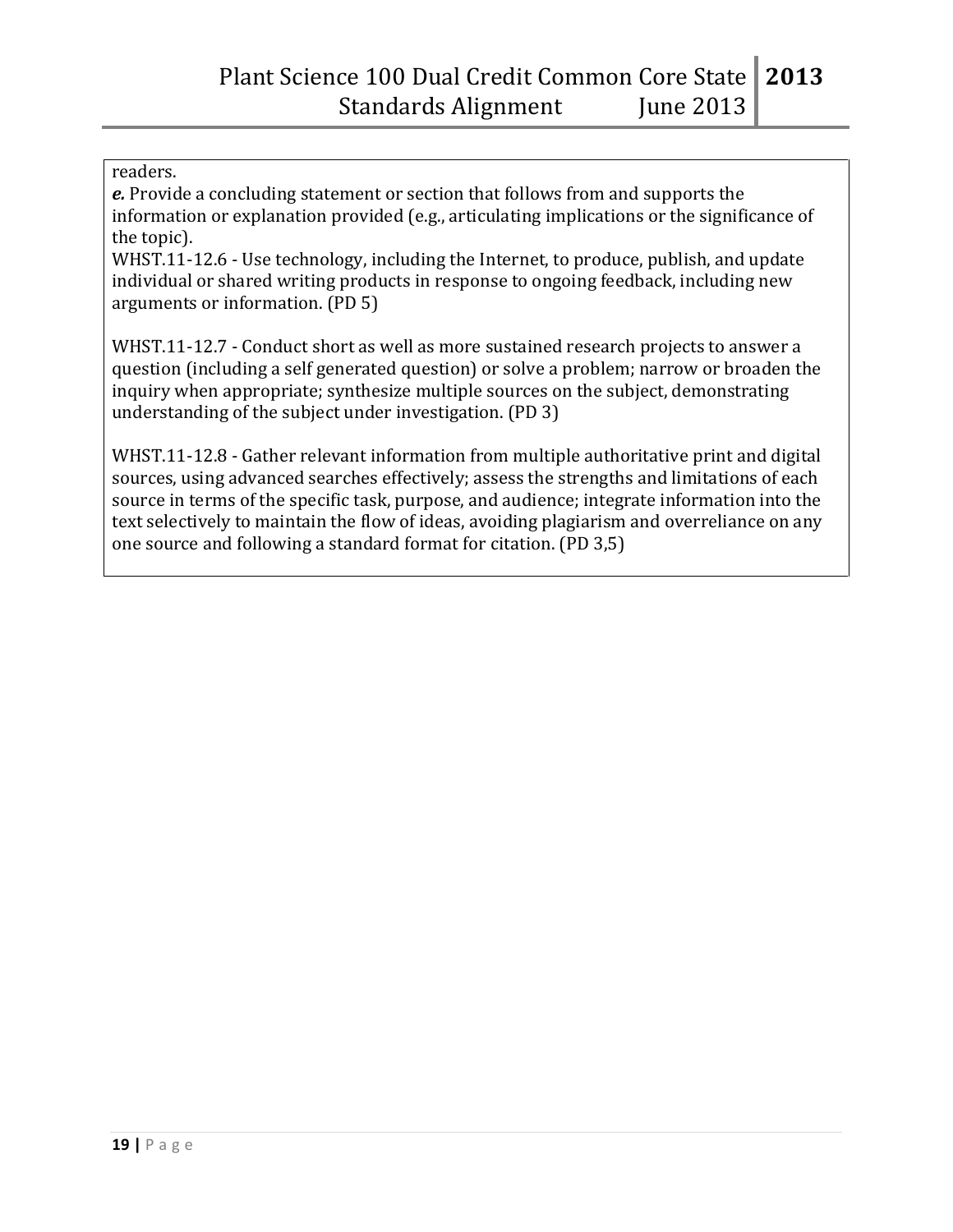# **Course Name**: PLSC 100

### **Unit Name**: 11 - Introduction to Asexual Plant Propagation **Unit Objectives:**

- 1. Define terms relating to asexual plant propagation
- 2. List the methods of asexual plant propagation
- 3. List the reasons for using asexual propagation

### **Preferred Common Core Standards for Instruction**

RST.11-12.1 - Cite specific textual evidence to support analysis of science and technical texts, attending to important distinctions the author makes and to any gaps or inconsistencies in the account.(APP 3)

RST.11-12.2 - Determine the central ideas or conclusions of a text; summarize complex concepts, processes, or information presented in a text by paraphrasing them in simpler but still accurate terms.(APP 1, APP 2)

RST.11-12.3 - Follow precisely a complex multistep procedure when carrying out experiments, taking measurements, or performing technical tasks; analyze the specific results based on explanations in the text.

RST.11-12.4 - Determine the meaning of symbols, key terms, and other domain-specific words and phrases as they are used in a specific scientific or technical context relevant to *texts and topics*.(APP 1)

WHST 11-12.2 - Write informative/explanatory texts, including the narration of historical events, scientific procedures/ experiments, or technical processes.(APP 1, APP 2) *a.* Introduce a topic and organize complex ideas, concepts, and information so that each new element builds on that which precedes it to create a unified whole; include formatting (e.g., headings), graphics (e.g., figures, tables), and multimedia when useful to aiding comprehension.

*b*. Develop the topic thoroughly by selecting the most significant and relevant facts, extended definitions, concrete details, quotations, or other information and examples appropriate to the audience's knowledge of the topic.

*c.* Use varied transitions and sentence structures to link the major sections of the text, create cohesion, and clarify the relationships among complex ideas and concepts.

*d.* Use precise language, domain-specific vocabulary and techniques such as metaphor, simile, and analogy to manage the complexity of the topic; convey a knowledgeable stance